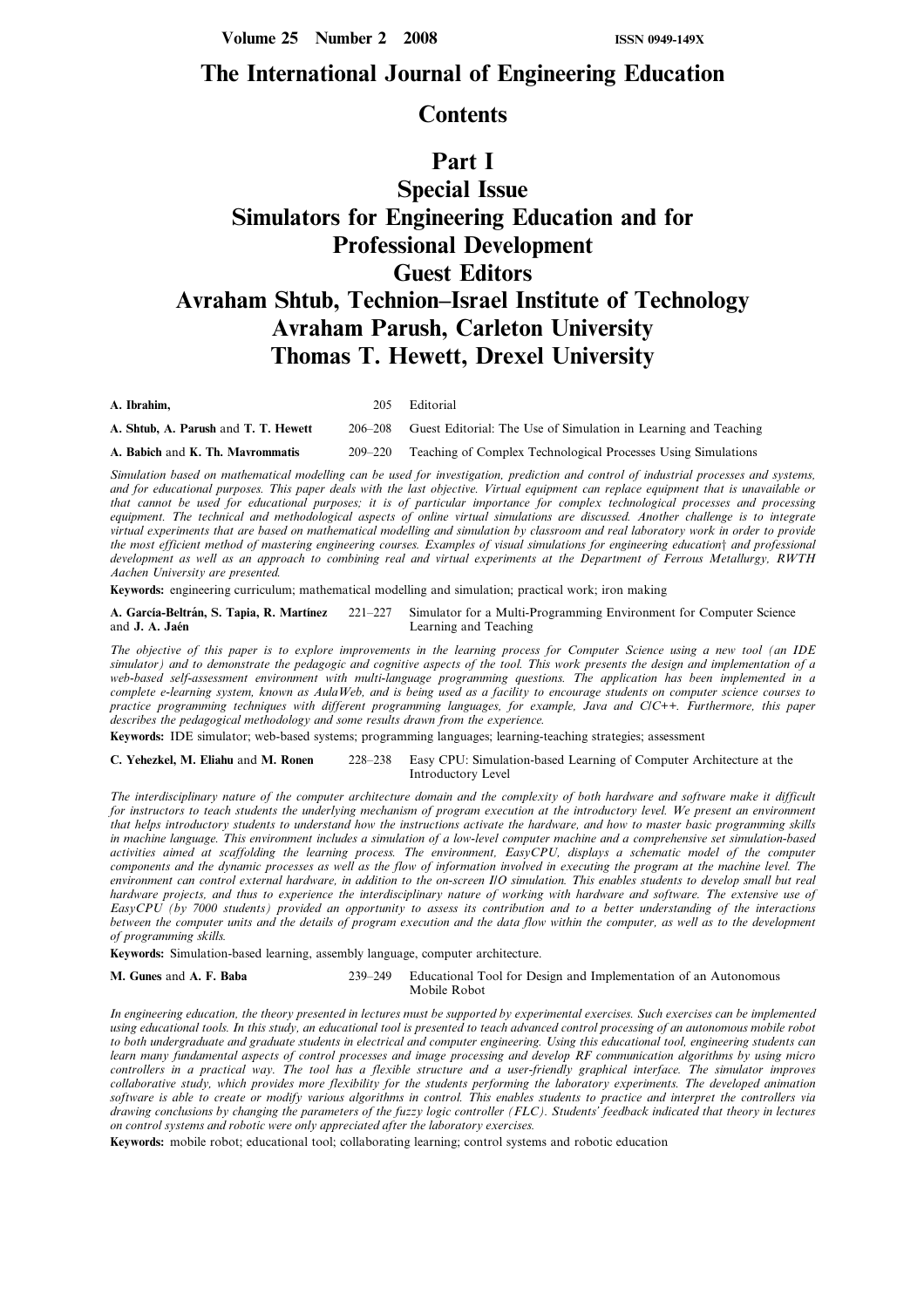| F. Ramos, S. López, E. Espinosa,  |
|-----------------------------------|
| J. Carlos Rebón, A. Hernández and |
| A. Arredondo                      |

### 250–260 Simulator for Learning Symbolically about the Behavior of Motion in Binedal Robots

The main objective in developing the simulator presented in this paper is to assist undergraduate students to learn about the analysis of motion behavior in bipedal robots by exploring an approach based on fuzzy-symbolical variables. This approach facilitates learning about and understanding of motion behavior using symbolic reasoning instead of numerical reasoning, such as that based on the analysis of moments and forces, which are difficult to grasp. An important educational aim of this simulator is to develop cognitive skills such as analysis, the construction of structures and generalization. In addition, the simulator helps students to develop an aptitude for selfdirected learning as the students themselves build the rules that help them to understand the behavior of motions. The simulator has been built to interact with two real bipedal robots that have 12 degrees-of-freedom (DOF). Experimental results showed that the students were able to understand and analyze motion behavior and then predict the risk that the robot would fall as they interacted with the simulator by reasoning using symbolical variables and their relations. In addition, students developed their cognitive skills throughout the learning process.

Keywords: cognitive skills; bipedal robots; robot motions; fuzzy relations

Z. Doulgeri and N. Zikos 261-271 Development, Integration and Evaluation of a Web-based Virtual Robot Task Simulator in the Teaching of Robotics

A web-based virtual robot task simulator has been developed and used in the teaching of robotics through lab demonstrations and a set of lab assignments. The simulator allows a high degree of real time interaction with a virtual robot that can be commanded to perform a number of pick and place operations on virtual objects replicating an existing industrial robot manipulator. A unique characteristic of the system is that, apart from using high level robot motion commands like the real robot, it allows a simplified graphical input of target positions and orientations to define a gripper path. It also encourages interaction and collaborative problem solving. Empirical evidence shows that the effectiveness of the learning program is increased by the enhanced motivation and interest of the students and through their improved learning capabilities.

Keywords: Virtual reality, robot task simulator, teaching robotics, web-based virtual lab

N. Fang, R. Cook and K. Hauser 272-279 Lean Lego Simulation for Active Engagement of Students in Engineering Education

We have developed a simulation-based hands-on approach to actively engaging students in learning lean manufacturing principles and tools. In this innovative approach, student teams assemble Lego cars with 45 components in five work stations. The purpose is to demonstrate a variety of benefits from lean production and to provide students with opportunities to improve processes through handson experiential learning. Quantitative and open-ended questions were developed to survey student attitudes and experience with the simulation. The results show that over 90 per cent of the students rated their overall experience as positive or highly positive.

Keywords: Lean Lego simulation; active engagement; lean manufacturing

| E. Bautista, J. Echavarri, J. M. Munoz- | 280–288 Simulink Model for Teaching the 'Stick-Slip' Friction Phenomenon in |
|-----------------------------------------|-----------------------------------------------------------------------------|
| Guijosa, A. Díaz Lantada, P. Lafont,    | 'Machine Vibration and Noise' course                                        |
| J. Muñoz-García, J. L. Muñoz-Sanz and   |                                                                             |
| H. Lorenzo-Yustos                       |                                                                             |

One of the most essential competencies that all mechanical engineers need to acquire during their studies is the ability to model and simulate problems and mechanical systems, in order to be able to predict the influence of parameter changes and optimise the solving of any problems. Simulation programs such as `Simulink' can be applied in Mechanical Engineering, not only as Design tools but also for Teaching. The Simulink models that have been developed to supplement theory classes can be at the students' disposal, so that they can check the influence of changes on different system parameters and properties. The theoretical study of the 'stick-slip' friction phenomenon, which appears in some low-speed contacts, and its simulation using Simulink is presented. The influence of parameter changes is also presented and explained as an essential part of the Design Criteria. In the `Machine Vibration and Noise' course at Universidad Politécnica de Madrid, several Matlab and Simulink simulators of real problems related to vibrations in machines or installations are being used as teaching tools. The 'stick-slip' phenomenon simulator is detailed as an example.

Keywords: Mechanical systems simulation; Simulink and Matlab; educational innovation; 'stick-slip' phenomenon

B. Vahidi and M. R. Bank Tavakoli 289-295 Simulation of Synchronous Generator on MATLAB-SIMULINK for Teaching Performance Characteristics to Undergraduate Students

For accurate knowledge of a synchronous generator characteristic it is essential to have an idea of its operation conditions. This paper presents an approach for teaching electric machines used in the laboratory specially designed exercises that can be done with MATLAB-SIMULINK. This MATLAB-SIMULINK-based technology will simulate a synchronous generator in order to determine its performance characteristics. By using a prepared simulator, four groups of students have been tested via designed question sheets to determine the effectiveness of the method for teaching the synchronous generator performance concept. This evaluation is very positive in terms of students' developing confidence and their better understanding of the tests and theoretical concepts.

Keywords: MATLAB-SIMULINK, synchronous generator, power factor, load

M. J. Saenz and J. L. Cano 296-307 Experiential learning through simulation games: An empirical study

The paper analyzes the different approaches of experiential learning theories, applied in the theoretical framework of experiential learning through project management simulation games. As a key element of this research, PROSIGA, the simulation game in which several situations relating to a project management environment can be experienced, is used. The empirical analysis of 102 participants has shown very significant results, allowing the conditions under which the participant can achieve optimum experiential learning to be determined. It is also worth pointing out that mistakes are part of their experiential learning process, dissatisfaction providing a key learning mechanism, demonstrating one of the main strengths of simulation games.

Keywords: experiential learning; simulation games; serious games; learning conditions; empirical study; project management

B. D. Coller and D. J. Shernoff 308-317 Video Game-Based Education in Mechanical Engineering: A Look at

Student Engagement

One of the core courses in the undergraduate mechanical engineering curriculum has been completely redesigned. In the new numerical methods course, all assignments and learning experiences are built around a video/computer game. Students are given the task of writing computer programs to race a simulated car around a track. In doing so, students learn and implement numerical methods content. The paper describes a preliminary study to measure student engagement. Results show that students `playing' the video game in their homework are significantly more engaged than when working on homework in other engineering courses.

Keywords: video game; serious game; simulation; numerical methods; mechanical engineering; student engagement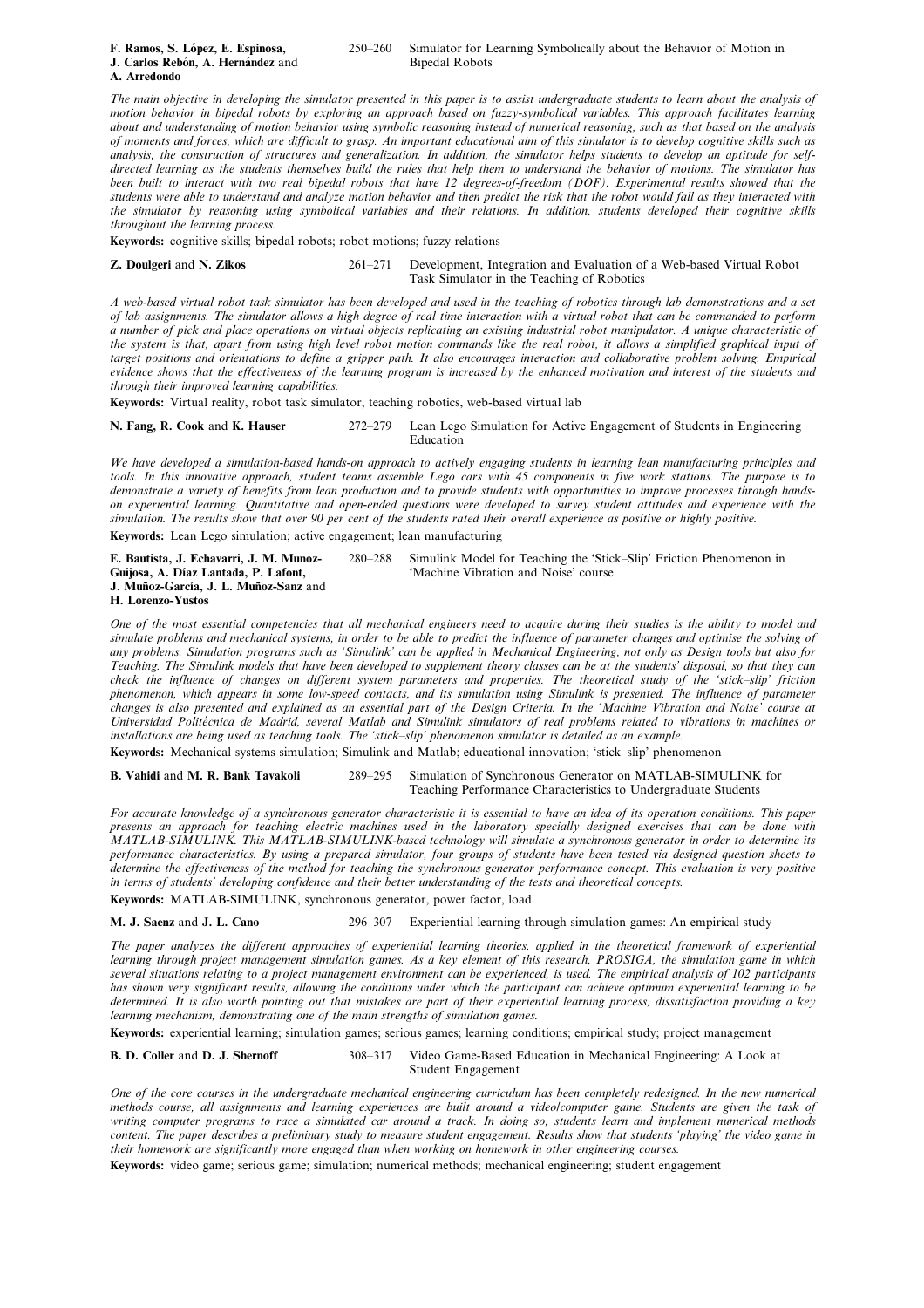This study provided a statistical model to assess varied types of Web-based simulations in a digital-filter design course. Ninety-one undergraduate students participated in an experimental study. Two independent variables were studied: Web-based simulations (batchbased, comparison-based, and interval change-based simulations); and prior Internet familiarity (high and low). Two dependent variables were measured: a knowledge achievement test, and a problem-solving belief test. The experimental research design of the study was a  $3 \times 2$  randomized post-test design. Multivariate Analysis of Variance (MANOVA) was used to analyze collected data. The main effects and the potential interaction of the two independent variables were examined. Results indicate that Web-based simulation with a simple batch-based design yielded a significantly better learning performance than two other complex simulation designs (comparison-based and interval change-based simulations)  $(F/2,85) = 4.274$ ,  $p < 0.05$ ).

Keywords: Digital-filter design, e-learning, Web-based simulation.

R. Antón, H. Jonsson, J. C. Ramos, 324-332 Refrigerating Cycle Simulator: System Modelling, Educational T. Gómez-Acebo and A. Rivas Implementation and Assessment

To teach and explain system modelling in a Thermal-Fluid application is a challenge: learning how one component or even the surrounding conditions can influence the performance of the rest of the components of the system and the system itself is not an easy task. However a suitable educational implementation may help students gain a deeper understanding not only of the system itself but of the existing interrelation between the Thermal-Fluid fields: Thermodynamics, Heat Transfer and Fluid Mechanics. In this study a refrigerating cycle simulator is used. The simulator is prepared in such a way that the interrelation between each component, the system and the surroundings can be analysed by the students. This case study is found to be very useful due of its ability to study system performance. A three-step educational implementation, the simulator being the third step, has been used and found to be enriching both for students and instructors.

Keywords: refrigeration cycle; virtual lab; simulator and system modelling

L. Davidovitch, A. Parush and A. Shtub 333-340 The Impact of Functional Fidelity in Simulator-based Learning of Project Management

Following previous research on the effectiveness of simulators in teaching project management, and research on the impact of history recording mechanisms on learning and forgetting, at individual level and at team level, this study focuses on the functional fidelity of the simulator. The simulator with high functional fidelity used in this study had two advanced project management functions: the ability to hire/fire employees and the ability to split activities. A group of 199 industrial engineering students were divided into two main groups with only one group having access to the advanced functions. Within each group the students were subdivided into sub-groups that used three different history-keeping modes: automatic (simulator-controlled), manual (student-controlled), and a third mode with no history keeping. All the groups used the same scenarios for training. The performance of participants who were running the simulation with higher functional fidelity (i.e., with advanced functions) was significantly better than that of participants running the simulation without these capabilities. Furthermore, the students' decisions on when to record the history during the training process had a particularly strong enhancing effect on the learning process.

#### Keywords:

## Part II

# Contributions in: Mechanical Engineering, Chemical Engineering, Computer Engineering, Aeronautical Engineering, Active Learning, and Enrollment Management

| J. R. Serrano, S. Ruiz, J. J. López | 341–348 • A Teaching Approach for Gas Turbines Using Spreadsheets |
|-------------------------------------|-------------------------------------------------------------------|
| and C. Guardiola                    |                                                                   |

This paper describes a spreadsheet-based approach for the calculation of the component matching in a gas turbine engine. The spreadsheet solution is based on a classic, graphical method, so it can easily be understood by the student. The student can concentrate his attention on problem fundamentals and the solution, since no calculation effort is needed on his part. The teaching methodology has been satisfactorily used with Mechanical Engineering students, whose feed-back is summarized.

Keywords: Gas turbine engines; power plants; spreadsheet; mechanical engineering

M. Krainc 349-357 E-learning Environment Integration in the Chemical Engineering Educational Process

This paper introduces the electronic Portal, reports on the experiences of its use, shows how it motivates students towards more successful study, encourages lecturers to give better lectures, enhances learning, and so reduces workloads. A group of students from the Department of Chemistry and Chemical Engineering in Maribor have used this Portal in their Process Synthesis Course for the last four years. Their responses to e-learning and the Portal were collected by means of a questionnaire. The students thought that the Portal was an effective tool that helped them to improve the quality and efficiency of their studies. They thought a combination of lectures and e-learning to be the most suitable solution for them because it gives a freedom of choice in methods and time devoted to studying. They suggest that this kind of arrangement would be beneficial for use in the future. These statements could motivate college students to choose studies at departments that use modern technologies within the educational process and thus increase the enrolment in those departments. The faculties' responses to using the Portal are also presented. The results of their questionnaires were not as encouraging as the students'. A few lecturers had already used certain functions of the Portal but, in general, they thought that the incorporation of e-learning into the educational process means a heavier workload and is time-consuming. Perhaps the experiences of the lecturer for the Process Synthesis Course, who has been using e-learning for several years, will demonstrate that the incorporation of e-learning into the educational process leads to a heavier workload at the start, but this reduces over time. Perhaps this experience will encourage the faculty to reconsider.

Keywords: ICT, electronic tool; e-learning; chemical engineering courses